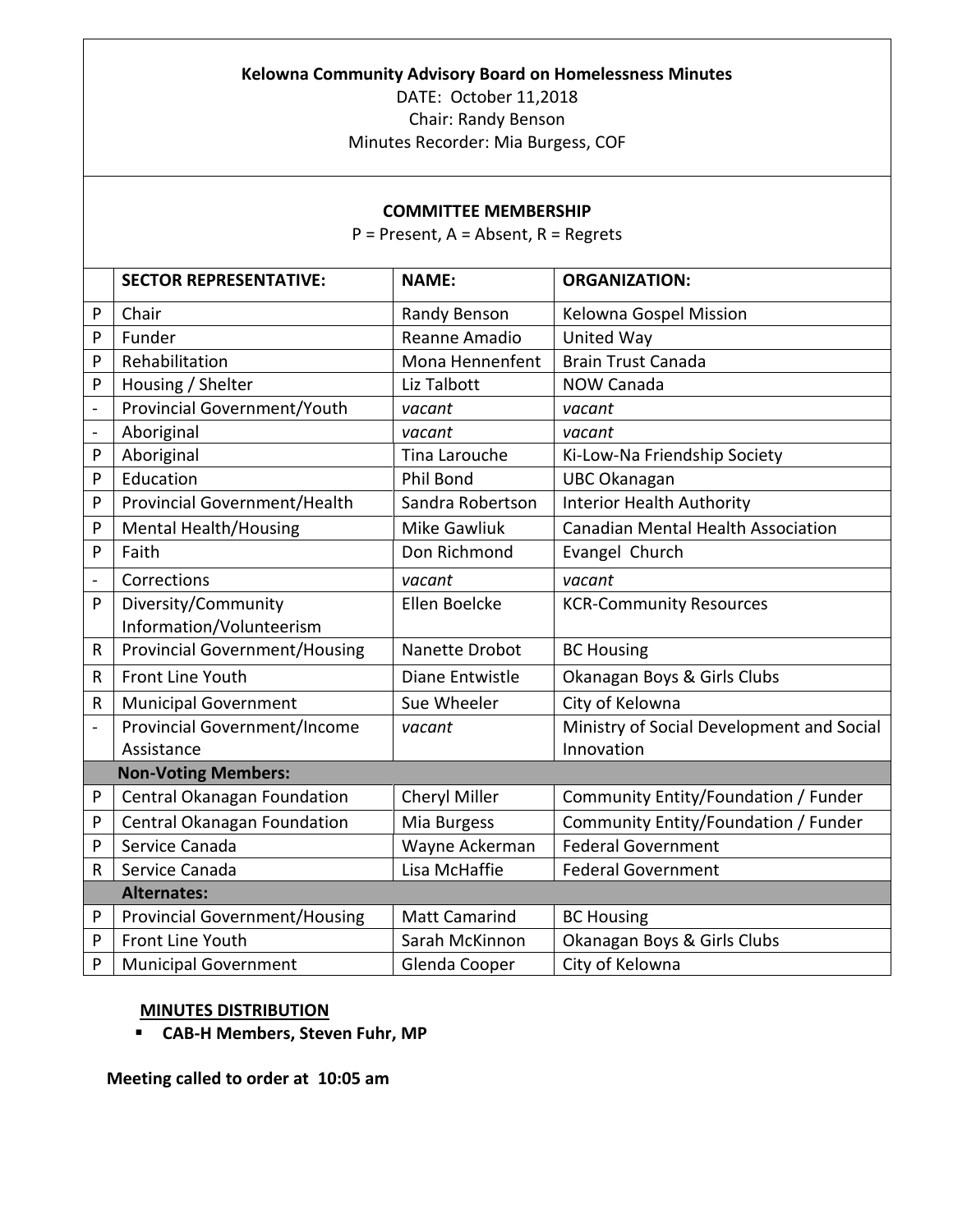| <b>AGENDA ITEM</b>                                                                                                                                                                                                                                                                                   | <b>ACTION</b> |
|------------------------------------------------------------------------------------------------------------------------------------------------------------------------------------------------------------------------------------------------------------------------------------------------------|---------------|
| 1. Welcome to new members and guests and Introductions - Randy                                                                                                                                                                                                                                       |               |
| Ellen arrived at 10:15                                                                                                                                                                                                                                                                               |               |
| Tina arrived at 10:40                                                                                                                                                                                                                                                                                |               |
| 2. Approval of April 4,2018 Minutes and October 11, 2018 Agenda - Randy                                                                                                                                                                                                                              |               |
| No comments.                                                                                                                                                                                                                                                                                         |               |
| 3. April 2019-March 2020 Reaching Home funds-Mona                                                                                                                                                                                                                                                    |               |
| Liz, Randy, Mike and Sarah left the room prior to the discussion as they are<br>employed at agencies currently receiving HPS funds and cannot be involved in the<br>funding discussion. Tina arrived at the meeting after this discussion concluded.                                                 |               |
| Mia presented funding amounts and activities for current sub-projects funded for<br>2018-2019 as follows:                                                                                                                                                                                            |               |
| <b>Designated Communities stream:</b>                                                                                                                                                                                                                                                                |               |
| Canadian Mental Health Association-Kelowna: \$224,523                                                                                                                                                                                                                                                |               |
| From April 1, 2018 to March 31, 2019 the Canadian Mental Health Association will<br>employ one full-time Housing Locator and two full-time Housing First Case<br>Managers to deliver a Housing First program that meets fidelity standards.                                                          |               |
| New Opportunities for Women-Canada Society: \$136,705                                                                                                                                                                                                                                                |               |
| From April 1, 2018-March 31, 2019 New Opportunities for Women Canada Society<br>will utilize HPS funds to employ one part-time Client Support Worker, 7 nights of<br>staffing at the Fuller House, 7 nights of staffing at Gail's House and 4 nights per<br>week of dinner staffing at Gail's House. |               |
| Okanagan Boys and Girls Clubs: \$122,400                                                                                                                                                                                                                                                             |               |
| From April 1, 2018 to March 31, 2019, the Okanagan Boys and Girls Clubs will<br>employ one full-time Program Coordinator and one full- time Residence Worker.                                                                                                                                        |               |
| Kelowna's Gospel Mission: \$77,679                                                                                                                                                                                                                                                                   |               |
| From April 1, 2018 to March 31, 2019, Kelowna's Gospel Mission will fund one full-<br>time outreach worker to provide services to people who are homeless or at risk of<br>experiencing homelessness.                                                                                                |               |
|                                                                                                                                                                                                                                                                                                      |               |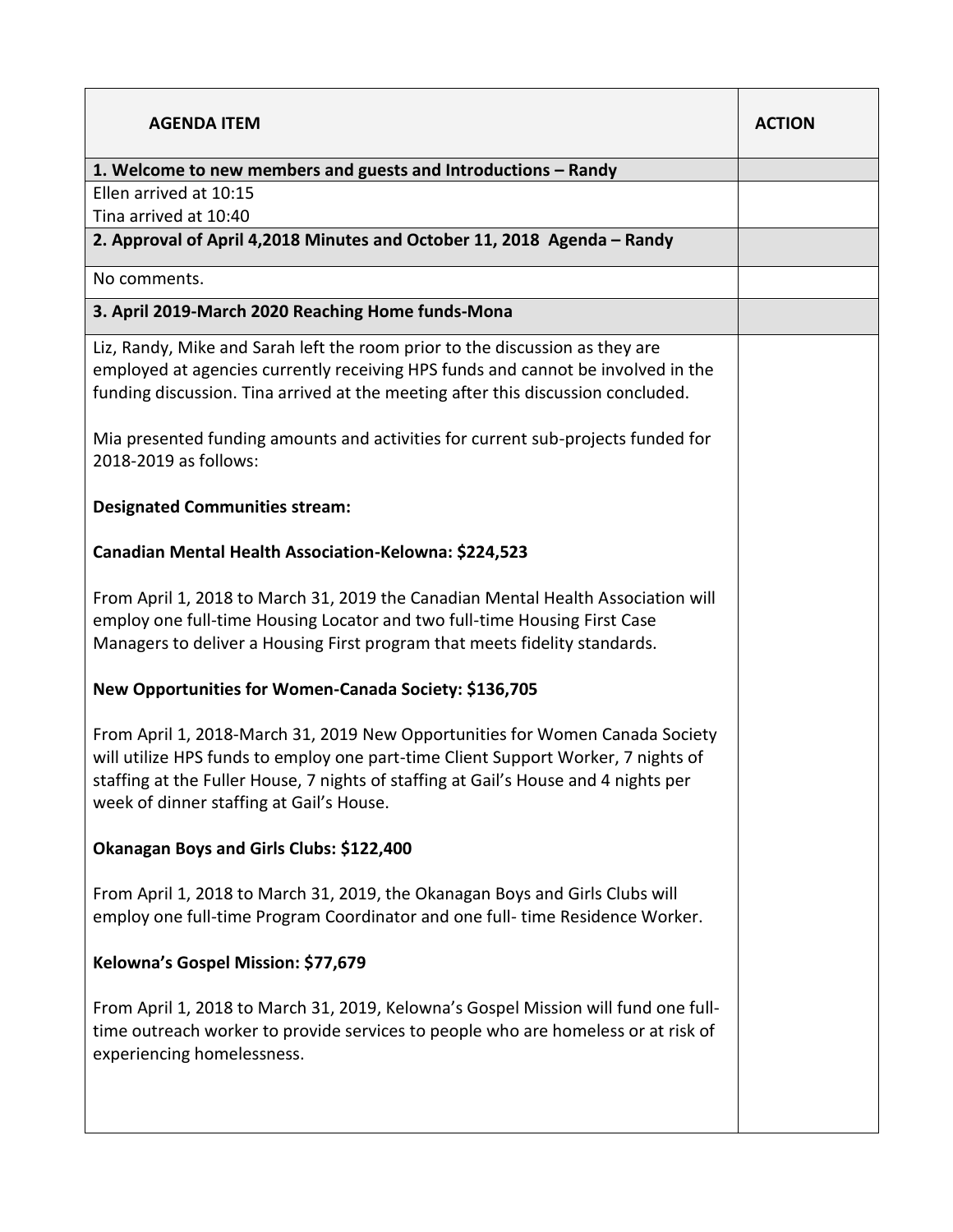| <b>Aboriginal Homelessness stream:</b>                                                                                                                                                                                                                                                                                                                                                                                                                                                                                                                                                                                                                                                                                                                                                                                                                                                                                                                                                                                                                                                                                                                                                                                                                                                                                                                                                                                                                                                                                                                                                                                                                                        |  |
|-------------------------------------------------------------------------------------------------------------------------------------------------------------------------------------------------------------------------------------------------------------------------------------------------------------------------------------------------------------------------------------------------------------------------------------------------------------------------------------------------------------------------------------------------------------------------------------------------------------------------------------------------------------------------------------------------------------------------------------------------------------------------------------------------------------------------------------------------------------------------------------------------------------------------------------------------------------------------------------------------------------------------------------------------------------------------------------------------------------------------------------------------------------------------------------------------------------------------------------------------------------------------------------------------------------------------------------------------------------------------------------------------------------------------------------------------------------------------------------------------------------------------------------------------------------------------------------------------------------------------------------------------------------------------------|--|
|                                                                                                                                                                                                                                                                                                                                                                                                                                                                                                                                                                                                                                                                                                                                                                                                                                                                                                                                                                                                                                                                                                                                                                                                                                                                                                                                                                                                                                                                                                                                                                                                                                                                               |  |
| Ki-Low-Na Friendship Society: \$198,461                                                                                                                                                                                                                                                                                                                                                                                                                                                                                                                                                                                                                                                                                                                                                                                                                                                                                                                                                                                                                                                                                                                                                                                                                                                                                                                                                                                                                                                                                                                                                                                                                                       |  |
| From April 1, 2018 to March 31, 2019, the Ki-Low-Na Friendship Society will employ<br>three full-time Housing Support Outreach Workers.                                                                                                                                                                                                                                                                                                                                                                                                                                                                                                                                                                                                                                                                                                                                                                                                                                                                                                                                                                                                                                                                                                                                                                                                                                                                                                                                                                                                                                                                                                                                       |  |
| <b>Discussion:</b><br>Employment and Social Development Canada (ESDC) confirmed Reaching<br>Home will renew DC and AH funding at current Social Infrastructure top-up<br>amounts annually:<br>DC: \$561, 307<br>AH: \$198,461<br>$=$ \$759, 768<br>ESDC states it is an option for communities to carry 2018-2019 projects over<br>$\bullet$<br>for 2019-2020 because the new directives for funding are in draft form and<br>haven't been released<br>ESDC hasn't signed new funding agreements with CEs yet<br>$\bullet$<br>ESDC hasn't released a new community plan template yet<br>٠<br>When the Homelessness Partnering Strategy (HPS) was released in 2014,<br>$\bullet$<br>CAB-H voted to continue current projects for 2014-2015-the first fiscal year<br>of the new HPS/CE agreement<br>Wayne identified options: could fund all or no current sub-projects, could<br>$\bullet$<br>carry-over sub-projects for a portion of a fiscal year or carry over for full<br>fiscal year or could do a direct award<br>Contract negotiations and funding agreements must be completed and<br>$\bullet$<br>agreements signed by March 31, 2019 for a April 1, 2019 start date<br>Time constraints limit ability to run a call for proposals<br>CE has not signed new funding agreement with Ottawa yet<br>Question: are current sub-projects able to continue for one year? Mia: yes<br>If CAB-H carries sub-projects over for one year, the next call for proposals to<br>$\bullet$<br>allocate funds will be for fiscal year 2020-2021<br>Always seems to be a push to get money out to the community fast<br>Seems we have options but some not possible due to timeframes |  |
| Motion: Continue current HPS agreements for 2019-2020 in the following amounts:                                                                                                                                                                                                                                                                                                                                                                                                                                                                                                                                                                                                                                                                                                                                                                                                                                                                                                                                                                                                                                                                                                                                                                                                                                                                                                                                                                                                                                                                                                                                                                                               |  |
| <b>Designated Communities:</b><br>Priority 1: Canadian Mental Health Association-Kelowna: \$224,523<br><b>Priority 2:</b><br>New Opportunities for Women-Canada Society: \$136,705<br>Okanagan Boys and Girls Clubs: \$122,400<br>Kelowna's Gospel Mission: \$77,679                                                                                                                                                                                                                                                                                                                                                                                                                                                                                                                                                                                                                                                                                                                                                                                                                                                                                                                                                                                                                                                                                                                                                                                                                                                                                                                                                                                                          |  |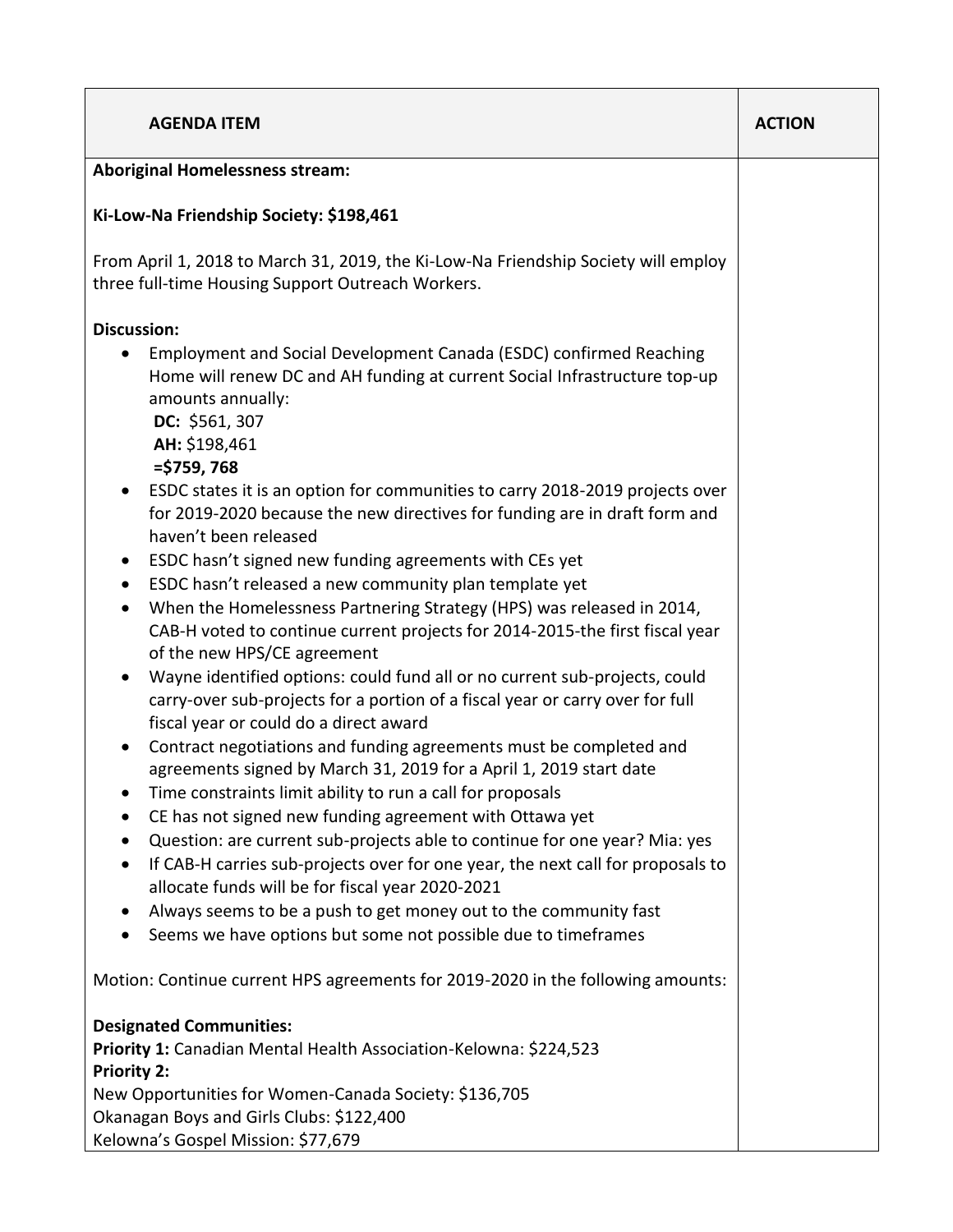| <b>AGENDA ITEM</b>                                                                                                                                                                                                                                                                                                                                                                                                                                                                        | <b>ACTION</b> |
|-------------------------------------------------------------------------------------------------------------------------------------------------------------------------------------------------------------------------------------------------------------------------------------------------------------------------------------------------------------------------------------------------------------------------------------------------------------------------------------------|---------------|
| <b>Aboriginal Homelessness stream:</b>                                                                                                                                                                                                                                                                                                                                                                                                                                                    |               |
| Priority 2: Ki-Low-Na Friendship Society: \$198,461                                                                                                                                                                                                                                                                                                                                                                                                                                       |               |
| Motion to renew currently funded HPS agreements for fiscal year 2019-2020:<br>Ellen; seconded: Mona.                                                                                                                                                                                                                                                                                                                                                                                      |               |
| 4. Community Entity Update-Mia                                                                                                                                                                                                                                                                                                                                                                                                                                                            |               |
| Mia was invited to be a member of two ESDC National Advisory committees. She<br>traveled to Ottawa in September for initial meetings.<br>HPS/RH Coordinated Access Reference Group (asked to keep information<br>$\bullet$<br>discussed in this group confidential)<br><b>HIFIS Working Group</b><br>$\bullet$                                                                                                                                                                            |               |
| The HIFIS meeting focussed on four major items:<br>The introduction of a HIFIS business model to manage HIFIS change requests<br>$\bullet$<br>and enhancements;<br>The importance of establishing a governance model in the implementation<br>$\bullet$<br>and maintenance of HIFIS; and<br>A discussion of changes to be included in the next releases of HIFIS, most<br>$\bullet$<br>significantly of which was the By-Name List (BNL).<br>Feedback on how to improve HIFIS.            |               |
| The BC10 has consulted with BCH and ESDC with the goal of determining how BCH<br>and HPS/RH CEs will collect data from HIFIS. More information to come.                                                                                                                                                                                                                                                                                                                                   |               |
| BC10 Update:<br>Mia has been consulting with the BC10 to ensure collective community<br>concerns are shared at the national tables she is a member of<br>Theresa and Mia (co-chairs) are currently undertaking an assessment of<br>BC10 members' unique community needs to incorporate into a work plan<br>BCH staff attends quarterly meetings to participate in ongoing discussions<br>$\bullet$<br>regarding HIFIS, VAT and funding.                                                   |               |
| Update on the roll out of VAT/CAA and HIFIS in BC communities:<br>The following communities have implemented or are in the process of<br>implementing CAA: Surrey, Abbotsford, Maple Ridge, Chilliwack, Kelowna,<br>Merritt and Kamloops.<br>CAA managers have been hired in the Fraser Valley, Kelowna/ Interior,<br>Victoria, and the Lower Mainland.<br>BC Housing will follow up with the BC10 regarding rural and regional<br>training.<br>Provincial Homelessness Action Plan (HAP) |               |